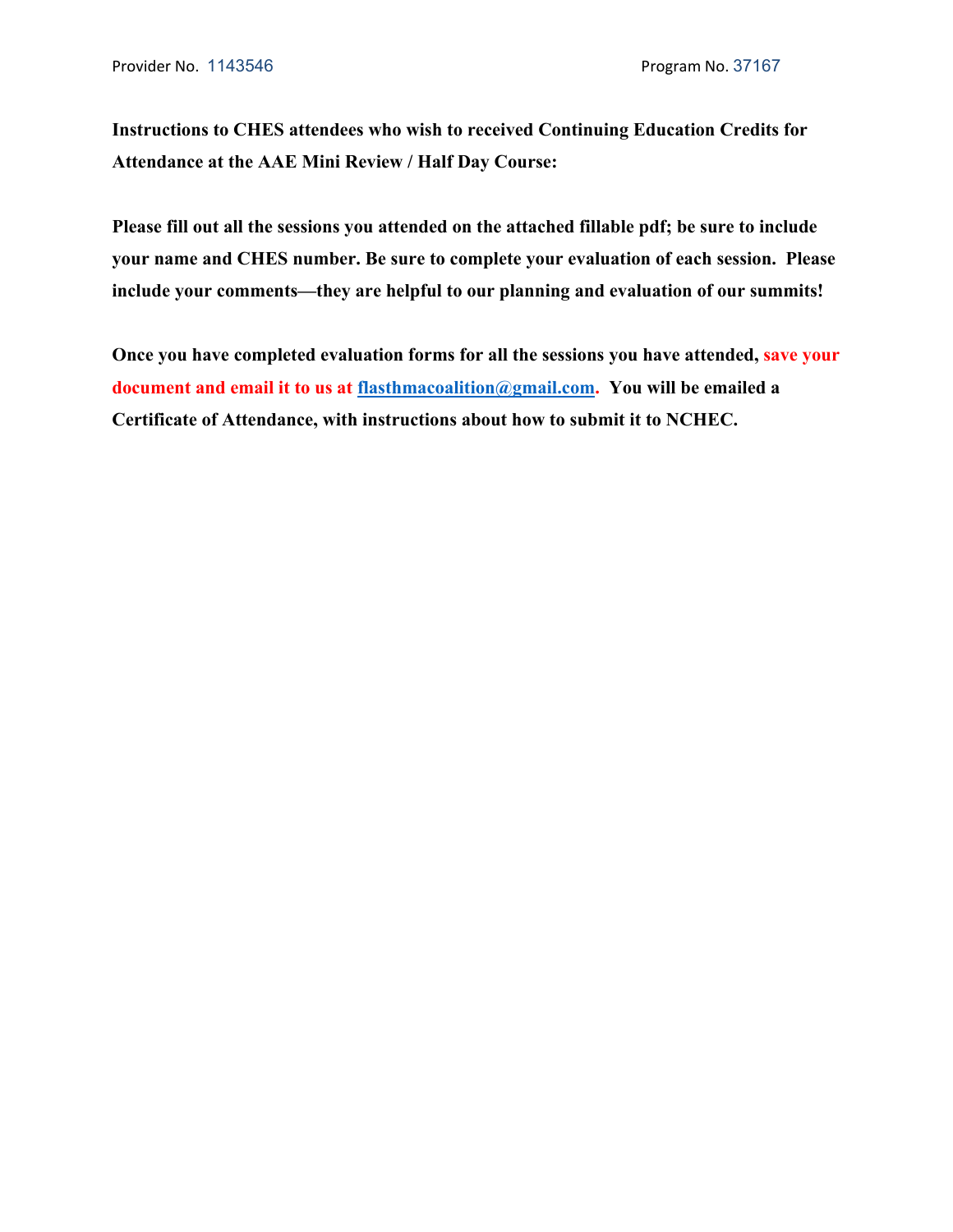# **CHES Continuing Education Evaluation Form**

Florida Asthma Coalition, in partnership with Association of Asthma Educators

### AAE 2022 Virtual Mini Review Course

June 23, 2022

Participant's Name The CHES#  $CHES#$ 

Session Name: Asthma Pathophysiology

**Karen L. Gregory. DNP, APRN, CNS, RRT, AE-C, FAARC** (60 minutes, 1.0 CEU)

How well were the learning objectives met? *(Please evaluate each objective on the scale below)*  Circle the number that best describes your response, with 5 being the top rating (very well met) and 1 being the bottom rating (not met).

Objective 1: Discuss how asthma classification schemes help guide diagnosis and treatment; 1 = Not met 2 – Not very well met 3 = Somewhat met 4 = Well met 5 = Very well met

Objective 2: Understand the severity classification, asthma control, risk classification, and comorbidities of asthma;

$$
1 = \text{Not met } 2 - \text{Not very well met } 3 = \text{SomeWhat met } 4 = \text{Well met } 5 = \text{Very Well met}
$$

Please rate the speaker on each category in the table blow.  $1 = \text{Very Poor } 2 = \text{Poor } 3 = \text{Fair } 4 = \text{Good } 5 = \text{Excellent}$ 

| Speaker   | Knowledge                                        | Organization,  | Useful      | Speaker/    | Use of   | Audio/ | Hand- |
|-----------|--------------------------------------------------|----------------|-------------|-------------|----------|--------|-------|
|           | of Subject                                       | Clarity of     | Information | Participant | Allotted | Visual | outs  |
|           | Matter                                           | Presentation   |             | Interaction | Time     | Aids   |       |
| Karen L.  |                                                  |                |             |             |          |        |       |
| Gregory.  |                                                  |                |             |             |          |        |       |
| DNP,      |                                                  |                |             |             |          |        |       |
| APRN,     |                                                  |                |             |             |          |        |       |
| CNS,      |                                                  |                |             |             |          |        |       |
| RRT,      |                                                  |                |             |             |          |        |       |
| $AE-C$ ,  |                                                  |                |             |             |          |        |       |
| FAARC     |                                                  |                |             |             |          |        |       |
|           |                                                  |                |             |             |          |        |       |
| $TTT = 1$ | $\cdot$ $\cdot$ $\cdot$ $\cdot$<br>$\sim$ $\sim$ | $\blacksquare$ | $\sim$      | T           | T        |        |       |

Was the virtual format conducive to learning?  $\Box$  Yes  $\Box$  No

Please rate the overall quality of this session on the scale below.

 $1 = \text{Very Poor } \bigcap 2 = \text{ Poor } \bigcap 3 = \text{Fair } \bigcap 4 = \text{Good } \bigcap 5 = \text{Excellent } \bigcirc$ 

Comments: \_\_\_\_\_\_\_\_\_\_\_\_\_\_\_\_\_\_\_\_\_\_\_\_\_\_\_\_\_\_\_\_\_\_\_\_\_\_\_\_\_\_\_\_\_\_\_\_\_\_\_\_\_\_\_\_\_\_\_\_\_\_\_\_\_\_\_\_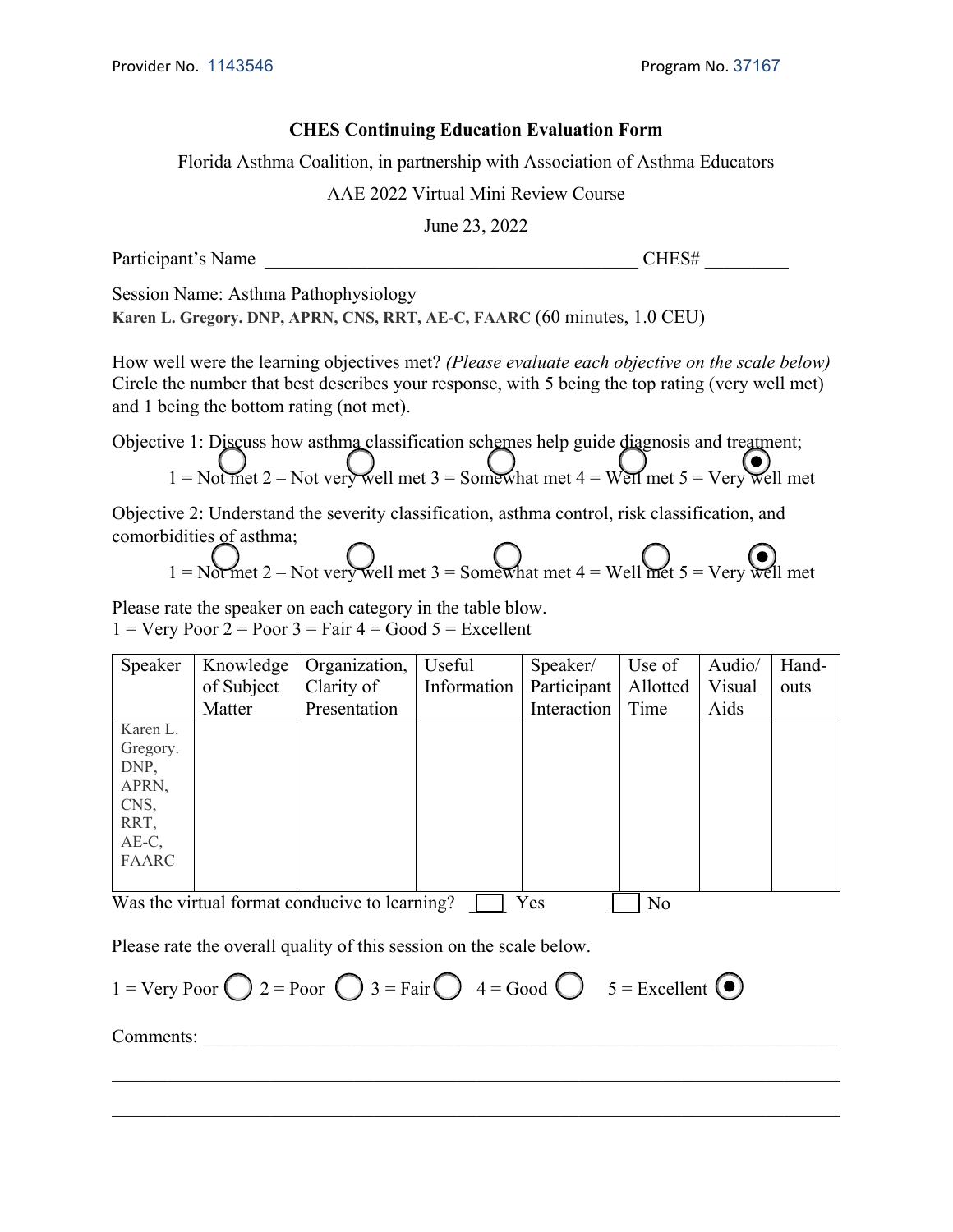# **CHES Continuing Education Evaluation Form**

Florida Asthma Coalition, in partnership with Association of Asthma Educators

AAE 2022 Virtual Mini Review Course

June 23, 2022

Participant's Name The CHES#

Session Name: Objective Measures of Asthma: Pulmonary Function Testing / PFTs with Interpretations-

**Kevin Collins, PhD, RRT, RPFT, AE-C** (60 minutes, 1.0 CEU)

How well were the learning objectives met? *(Please evaluate each objective on the scale below)* Circle the number that best describes your response, with 5 being the top rating (very well met) and 1 being the bottom rating (not met).

Objective 1: List the ATS criteria for acceptability and repeatability of spirometry testing; 1 = Not met 2 – Not very well met 3 = Somewhat met 4 = Well met 5 = Very well met

Objective 2: Identify obstructive disease based on a patient's spirometry test results;  $1 =$  Not met 2 – Not very well met 3 = Somewhat met 4 = Well met 5 = Very well met

Objective 3: Describe the procedure and ATS criteria for before and after bronchodilator testing; 1 = Not met 2 – Not very well met 3 = Somewhat met 4 = Well met 5 = Very well met

Please rate the speaker on each category in the table blow. 1 = Very Poor  $\bigcap$  2 = Poor  $\bigcap$  3 = Fair  $\bigcap$  4 = Good  $\bigcap$  5 = Excellent  $\bigcap$ 

| Speaker                                          | Knowledge<br>of Subject<br>Matter | Organization<br>/ Clarity of<br>Presentation | Useful<br>Information | Speaker/<br>Participant<br>Interaction | Use of<br>Allotted<br>Time | Audio/<br>Visual<br>Aids | Hand-<br>outs |
|--------------------------------------------------|-----------------------------------|----------------------------------------------|-----------------------|----------------------------------------|----------------------------|--------------------------|---------------|
| Kevin<br>Collins,<br>PhD, RRT,<br>RPFT, AE-<br>C |                                   |                                              |                       |                                        |                            |                          |               |

Was the virtual format conducive to learning?  $\Box$  Yes  $\Box$  No

Please rate the overall quality of this session on the scale below.

 $1 = \text{Very Poor } 2 = \text{Poor } 3 = \text{Fair } 4 = \text{Good } 5 = \text{Excellent}$ 

Comments: